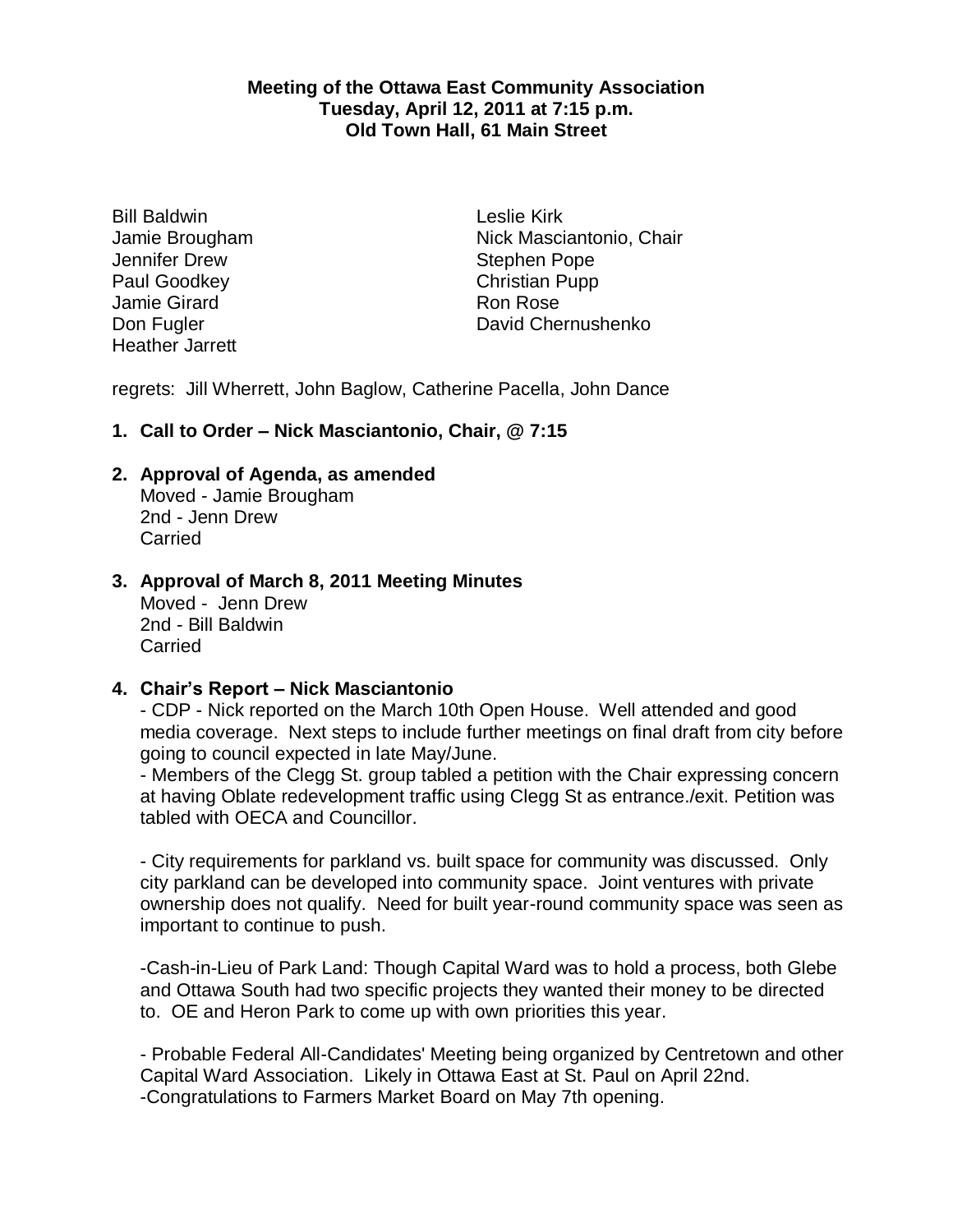# **5. Treasurer's Report – Don Fugler**

No change from previous month.

# **6. Lansdowne Park -- Ron Rose**

- Ron Rose reported on a May 2nd fundraiser in Ottawa East at the Green Door to support Friends of Lansdowne. Guests to include Missy Burgess and Chris White of the Folk Festival

# **7. Mainstreeter ---Ron Rose**

- Ron Rose reported the next issue to be printed on May 15th

# **8. Midtown Footbridge – John Dance**

-John and Heather Jarrett reported on the March 21st Design Charrette hosted by the City. Also in attendance were NCC and Parks Canada reps. John encouraged by their participation.

Emphasis on 5 "L" Location, Landing, Length, Looks, Linkages.

Heather noted that the community representatives affirmed the need for the bridge to link pathways not roads. Bridge should not be an excuse for extra parking for Lansdowne events. Next meeting on June 2nd.

# **9. Committee and Representatives Reports**

9.1. Planning Committee – Paul Goodkey

- Paul noted 300-306 Main St. development would be going to OMB. It would include 7 units with garages up front.

- Small Scale Infill Report and future city meetings on the subject were planned for May. Discussion ensued with some community frustration that regulations have no teeth and that there should be a moratorium until real enforceable bylaws are put in place for acceptable infill density and design.

-Passing of CDP and possible future Capital Ward Presidents' discussion should move it forward.

- 9.2. Sustainable Living Ottawa East - No updates.
- 9.3. Traffic– Ron Rose

- Discussed in other areas, Footbridge and Councillor's Report

9.4. City Centre Coalition– Leslie Kirk

- Leslie recounted last CCC meetings where Bus Optimizations for city centre was discussed and OCtranspo priorities seemed to be to get commuters in to and out of town.